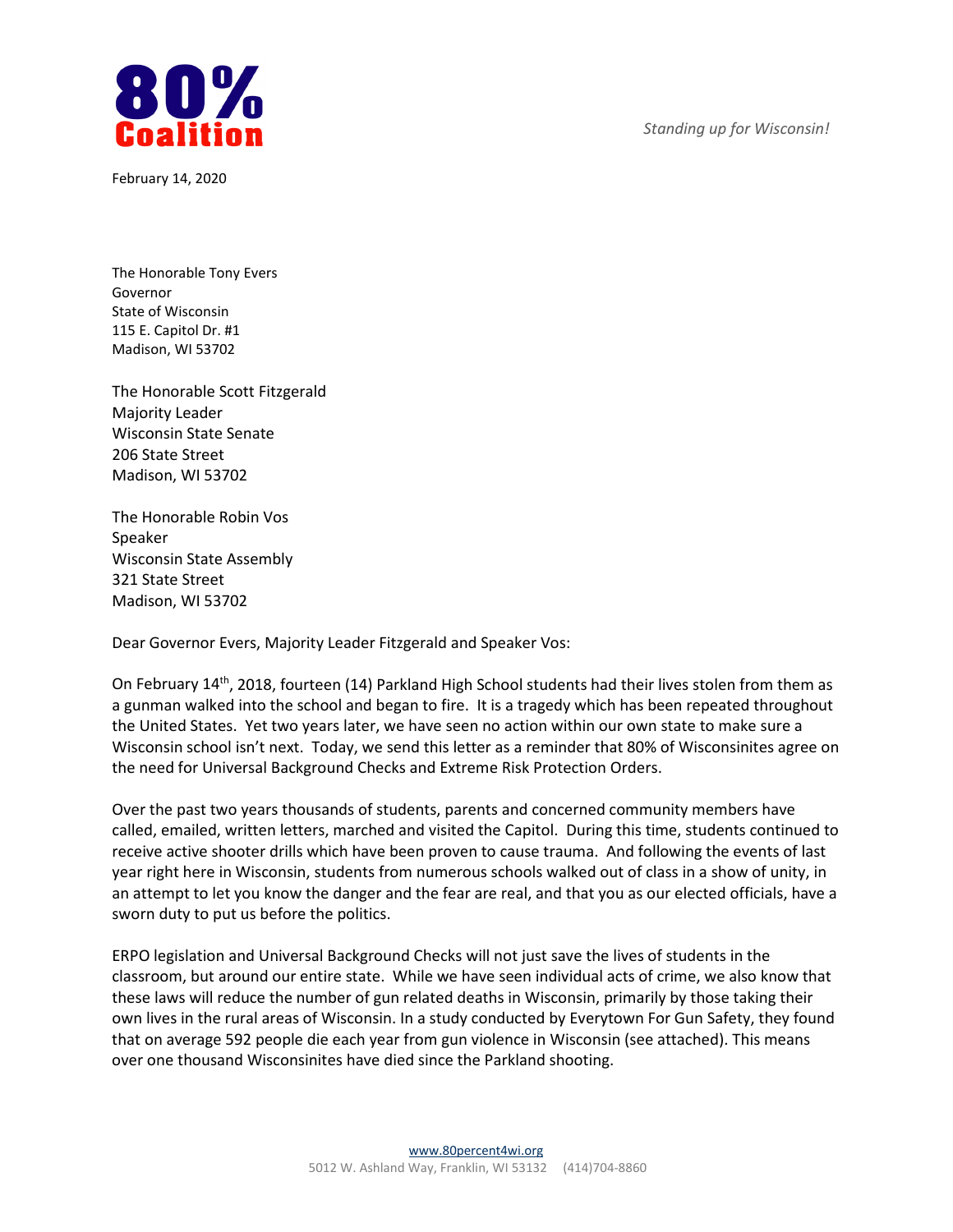

#### **Page 2**

It is for this reason that today I write this letter with the full support of the 80% Coalition, a coalition of organizations from throughout the entire state and comprised of advocacy, business, faith, medical and mental health professionals and more asking you to take action and to close the background check loopholes and to give law enforcement and family members an ERPO option. Both of these common sense measures have been proven to save lives and have the overwhelming majority of Wisconsinites, gun owners and non-gun owners alike. We ask this of you, on this day, as we remember the lives lost at Parkland High School, and the thousands of lives taken each year, lives that could have been saved by passing responsible, common sense gun safety reform.

Sincerely,

Mr. Tyler Kelly Director March For Our Lives-MKE

#### **80% Coalition Members:**

Advanced Wireless, Inc., Archdiocese of Milwaukee, Brady: United Against Gun Violence, Community Coalition for Quality Policing, Crusaders of Justicia, Doctors for America, The Rt. Rev. Steven Andrew Miller, Bishop of the Episcopal Diocese of Milwaukee, Felmers Chaney Advocacy Board, First Unitarian Society of Milwaukee, Forward Latino, Greater Milwaukee Synod-ELCA, Hours Against Hate, Islamic Society of Milwaukee, JCRC - Milwaukee Jewish Federation, League of United Latin American Citizens Wisconsin, March for Our Lives MKE, March For Our Lives Wisconsin, Milwaukee Inner-City Congregations Allied for Hope (MICAH), Milwaukee Muslim Women's Coalition, Mom's Demand Action for Gun Sense in America – Wisconsin Chapter, NAACP - Milwaukee Branch, Wisconsin State NAACP Conference of Branches, NAMI Dane County, NAMI Wisconsin, Serve 2 Unite, UMOS & Wisconsin Anti Violence Effort (WAVE).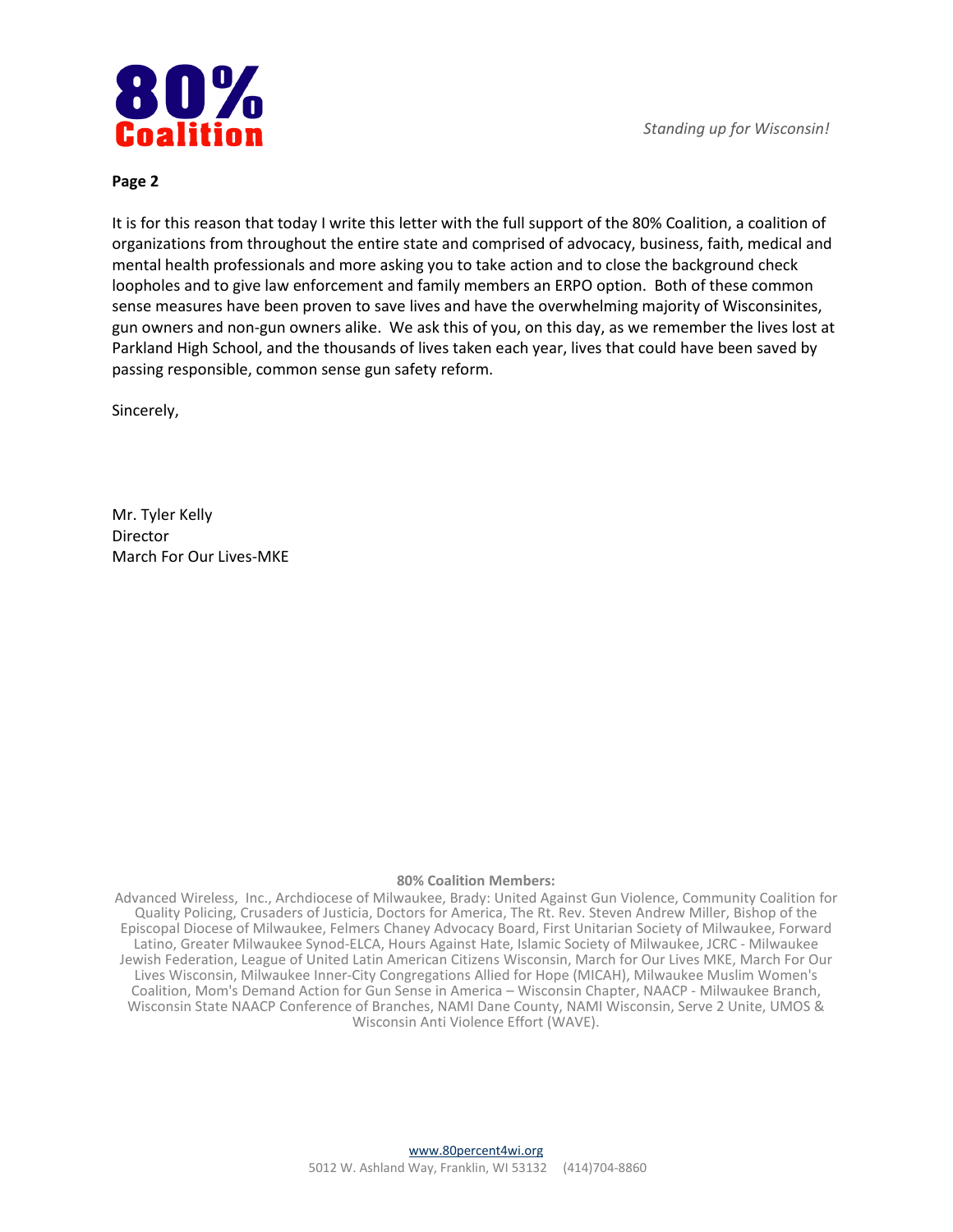

# Gun Violence in Wisconsin

#### **INTRODUCTION**

This fact sheet is a summary of data contained in EveryStat for Gun Safety, a free, interactive website that contains data about gun violence by state, county, race and ethnicity, gender, and intent. These materials have been designed for users to better understand how gun violence impacts the communities they care about.

Visit the tool at everytownresearch.org/EveryStat



**IN AN AVERAGE YEAR, 592 PEOPLE DIE BY GUNS IN WISCONSIN. WITH A RATE OF 10 DEATHS PER 100,000 PEOPLE, WISCONSIN HAS THE 38TH-HIGHEST RATE OF GUN DEATHS IN THE UNITED STATES.** 

In Wisconsin, 71% of gun deaths are suicides and 26% are homicides. This is compared to 61% and 35% respectively, nationwide.

The rate of gun deaths in Wisconsin increased 36%↑ from 2008 to 2017, compared to a 17%↑ increase over this same time period nationwide.

Among the 72 counties in Wisconsin, Milwaukee and Dane counties contain the state's largest cities, Milwaukee and Madison. These counties have rates of 16.5 gun deaths and 6.6 gun deaths per 100,000 people, respectively. For data on all counties, visit the EveryStat for Gun Safety tool online.

urces: CDC, Fatal Injury Reports, five-year average: 2013-2017. Percents may not equal 100% due to missing data. Trends: CDC, Fatal Injury Reports, 2008-2017. County data: CDC, Underlying Cause of Death, five-year average: 2013-2017.